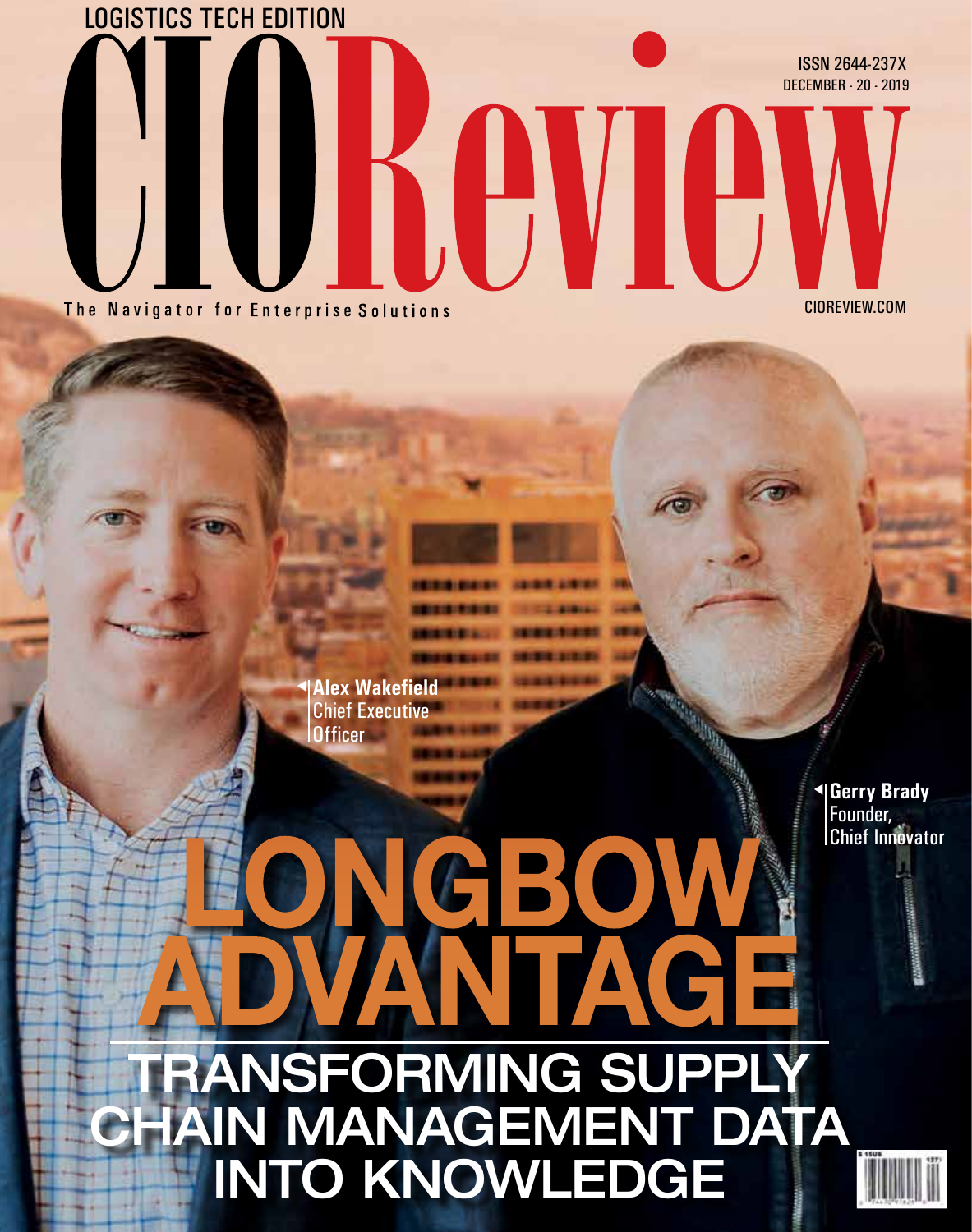#### *COVER STORY*

**Gerry Brady**  Founder, Chief Innovator

# LONGBOW ADVANTAGE TRANSFORMING SUPPLY CHAIN MANAGEMENT DATA INTO KNOWLEDGE

T<br>
You work hard and most likely wear many hats. You should require the same of your data, and more specifically, you should expect the same from your technology partners who manage your data", says Alex Wakefield, the CEO ou work hard and most likely wear many hats. You should require the same of your data, and more specifically, you should expect the same from your technology partners who manage your data", says Alex Services.

 However, there is an outdated notion that suggests data is the new oil. This analogy might have been great if the data was dirty, difficult to find, could only be used once, and was controlled by a few powerful companies. Fortunately, nothing can be farther from the truth. "Data should always be available, easily accessible, controlled by you for your purposes, and used in as many different ways as you can imagine," adds Wakefield. Today, data is more like the sun than oil. The sun is clean, cheap, always-on, and used limitless times in a variety of ways, which is where the value of data services dawns upon the supply chain and logistics landscape.

Data Services software offers companies the ability to use the same data set repeatedly to deliver multiple value streams to their specific business. The most effective (time- and cost-wise) way to leverage data is to work with someone who knows the operations

and data structures of the business vertical in question. Generic enterprise data and analytics companies are alien to the nuances of supply chain workflows. They are often ill-informed about aspects such as perfect order, labor productivity, or even calculating OTIF. It can be very costly to pay them to figure it out, not to mention that traditional BI platforms are not architected to handle volume growth. This is where Longbow Advantage turns the table with its software Rebus © Data Services. Consider the case with one of their customers.

Rebus © was connected to one of its food manufacturing customer's WMS networks across North America. Because the client is proficient with its distribution technology, they had configured product on hold to be managed within their WMS. "They asked us to show them all of their holds across their network, and within a week, we built a dashboard showing them their holds in real-time. Not only did we build a custom dashboard, but every user also had access to it (we don't charge for users)," states Wakefield. "We never had to go back and ask questions or clarify what they meant. We knew exactly what fields to use to provide the report. They told us that it just took us a week to build in Rebus ©

**Alex Wakefield**  Chief Executive Officer

**By Justin Smith**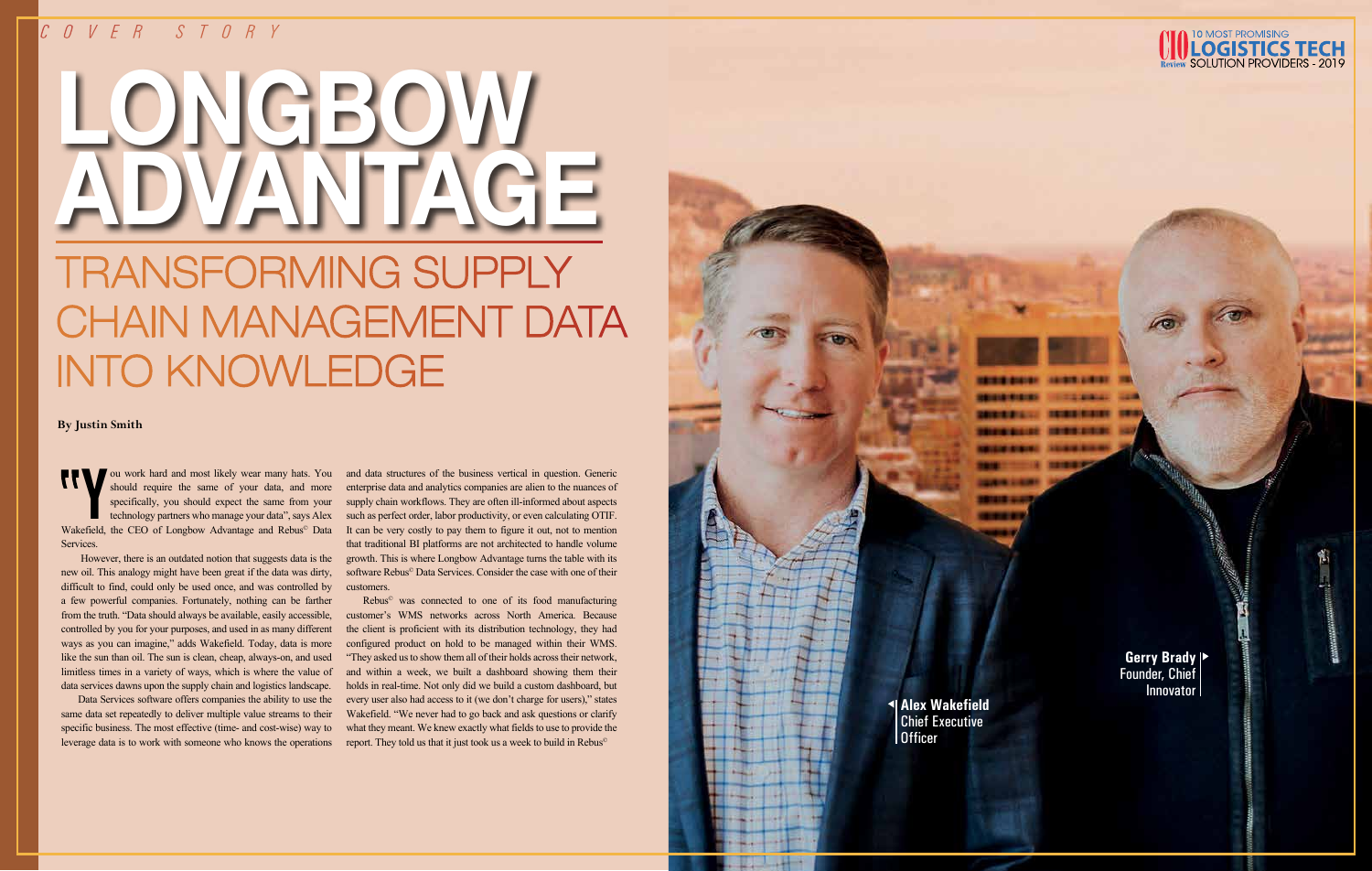what they had been working to create for 2002, a time when companies of all sizes the past two years."

The example stands as a testament to the success that Longbow Advantage enjoys across supply chain execution systems for a variety of manufacturing, retail, logistics, and distribution customers. Including hundreds of projects completed on-time and on-budget and a crowd of raving fans in the supply chain space.

#### Evolving to Serve the Ever-changing Market Needs

Today, Longbow Advantage operates as a supply chain technology company uniquely built to provide best-in-class WMS, LMS, and TMS implementation and integration skills and an unprecedented level of supply chain visibility, flexibility, and transparency through its Data Services Platform, Rebus©. "We've used our years of knowledge and experience to build a leading software in the supply chain space," says Wakefield. Longbow Advantage's journey started in

were wrapping their head around ways to streamline their warehouse and workforce management implementations, upgrades, integrations, and deliver enhanced customer experience. As one of the leading supply chain consulting services firms, Longbow drew on its deep expertise in best-in-class WMS, LMS, and TMS implementation and integration skills to ensure faster implementation and lower total project cost. Penning down new chapters of its success story, the 17-year old Longbow evolved to serve the ever-changing market needs in the realm of supply chain execution.

"

Longbow's evolution over the years can be attributed to its innate ability to reinvent itself by leveraging innovation and its vision 'to be a technology partner that re-defines the possible.' Today, the company is replicating the success it achieved with consulting services in building its software, Rebus<sup>®</sup> Data Services. "Supply chain execution systems generate huge amounts of data, and

frequently in disparate and disconnected systems. Supply chain software is good at running logistics operations, but it's not built to show your operation in real-time across your network. We combined our operational and software knowledge in the logistics space with leading data management technology and processes to build software—Rebus© that delivers data services for aggregating and harmonizing those data sets and presenting them back to our customers in ways previously unavailable to them," says Wakefield.

#### Transforming Operations with Rebus

Rebus© Data Services pulls logistics data from the client's supply chain execution systems to deliver value in different areas of the business—from business intelligence and advanced analytics to labor management, quality assurance, industry benchmarking, and performance and process optimization. It provides actionable insights into the real-time workings of the most complex distribution environments. With Rebus©, logistic professionals no longer have to wade through big data applications, trying to find the bits of data relevant to their operations or limit their insights to only one area of operations.

The platform stores and presents all of its supply chain data in one place and blocks out the irrelevant noise. Previously, companies generating massive data in the supply chain execution space had no good ways of looking and using the data in realtime beyond spreadsheets. Rebus<sup>®</sup>' valueadded data services allow them to look at the logistics data points across their operations. Enabling them with the ability to easily create visualizations to show the crossfunctional KPIs that matter most to their business.

#### Deep Layer of Insight into Real-Time Workings

In a nutshell, Rebus© comes with no cost per user, no painful upgrades, no expensive fees, and can be connected seamlessly to additional supply chain software or sites for gleaning more insights. Moving ahead, Longbow plans to continue to empower its customers and the supply chain industry to find new ways to create value streams based on the intelligent data sets that it ingests. With most of its customers based in North America, Longbow Advantage is also planning to expand into the European markets and go global by 2020. CR

The uniqueness of Longbow stems from its ability to merge data and analytics technology with supply chain execution and the logistics space. They leveraged cutting-edge technology components

along with its own IP to build a fullstack, vertically integrated solution. At the core, the solution presents customers with a pre-determined way of extracting data from their systems and ingesting it into Longbow's database. This backend database is where Longbow manages data for its clients. It harmonizes, cleanses, and makes the data ready for use through the data preparation service. "Rebus<sup>®</sup> also empowers clients from day 1 with a layer

of a pre-determined set of industry-standard benchmarks and algorithms, dashboarding, and visualization," adds Wakefield. "We get you 75% of the way there, so you don't need to start with a blank sheet on every project." Longbow's team of experts hold in-depth knowledge of understanding the data structures of the systems they receive data from, which allows them to determine which data they need and how to get it in a lot less time and money than a company from the data and analytics industry.

The full SaaS solution equips users with pre-determined, industry-leading algorithms, analytics, KPI metrics, and processes. Designed to enable quick and cost-effective implementation, Rebus<sup>©</sup> is an easy-to-use platform that can be seamlessly set up and configured in as little as two weeks. This high configurability and quick implementation played an instrumental role when Longbow recently assisted a leading global food and

#### NOWHERE TO GO BUT UP!

beverage and consumer packaged goods company in cost-efficiently deploying Rebus© Analytics across 40 sites in just four months—a fraction of the time it takes for a traditional enterprise BI tool. The Longbow team also implemented Rebus<sup>©</sup> Labor—a tool that creates visibility into resource utilization—for the client at 30 sites in seven months, seamlessly replacing the client's existing enterprise BI and labor management solutions.



Scripting similar success stories, Longbow has helped a leading life sciences distributor to deploy the Rebus© platform at their distribution centers. The solution enabled real-time visibility into labor utilization at a multi-building, campus environment, reducing the distributor's overtime by 30 percent. Deploying Rebus©' realtime analytics, the number of redundant employees was reduced as they could be utilized for different warehouse operations. Furthermore, Rebus© helped the distributor reduce inbound carrier wait time in the yard and improve the doc turnaround time and throughput of the inbound trailers for outbound shipments, because they were able to provide their drivers real-time status of the order coming out of the warehouse. "When we connected to this distributor's warehouse management system, we started pulling in hundreds of millions of records and noticed that there were tens of millions

of duplicate and orphaned records," says Wakefield. "We quickly identified the problem, fixed the root cause, and cleaned up the records, which improved the overall performance of the WMS. Once we cleaned up the noise, they found a number of ways to improve their operation. "With Rebus©, the client was now able to identify potential delays the morning of and even the night before. Further, visibility provided by Rebus© into order status was extended to

The reality is that the software that runs your supply chain so well, is not built to effectively manage your supply chain data 99

> their key customers, effectively using Rebus as a customer portal for order status. Here's what the client's Director of Operations and Continuous Improvement has to say about the engagement with Longbow, "Rebus© helps us make sure we are putting our efforts into improving processes and investing in technology, we are getting the returns in the right areas, and it's driving the best results."

We have combined our operational and software knowledge in the logistics space to build software—Rebus© that delivers data services for aggregating and harmonizing those data sets and presenting them back to our customers

 $\epsilon$